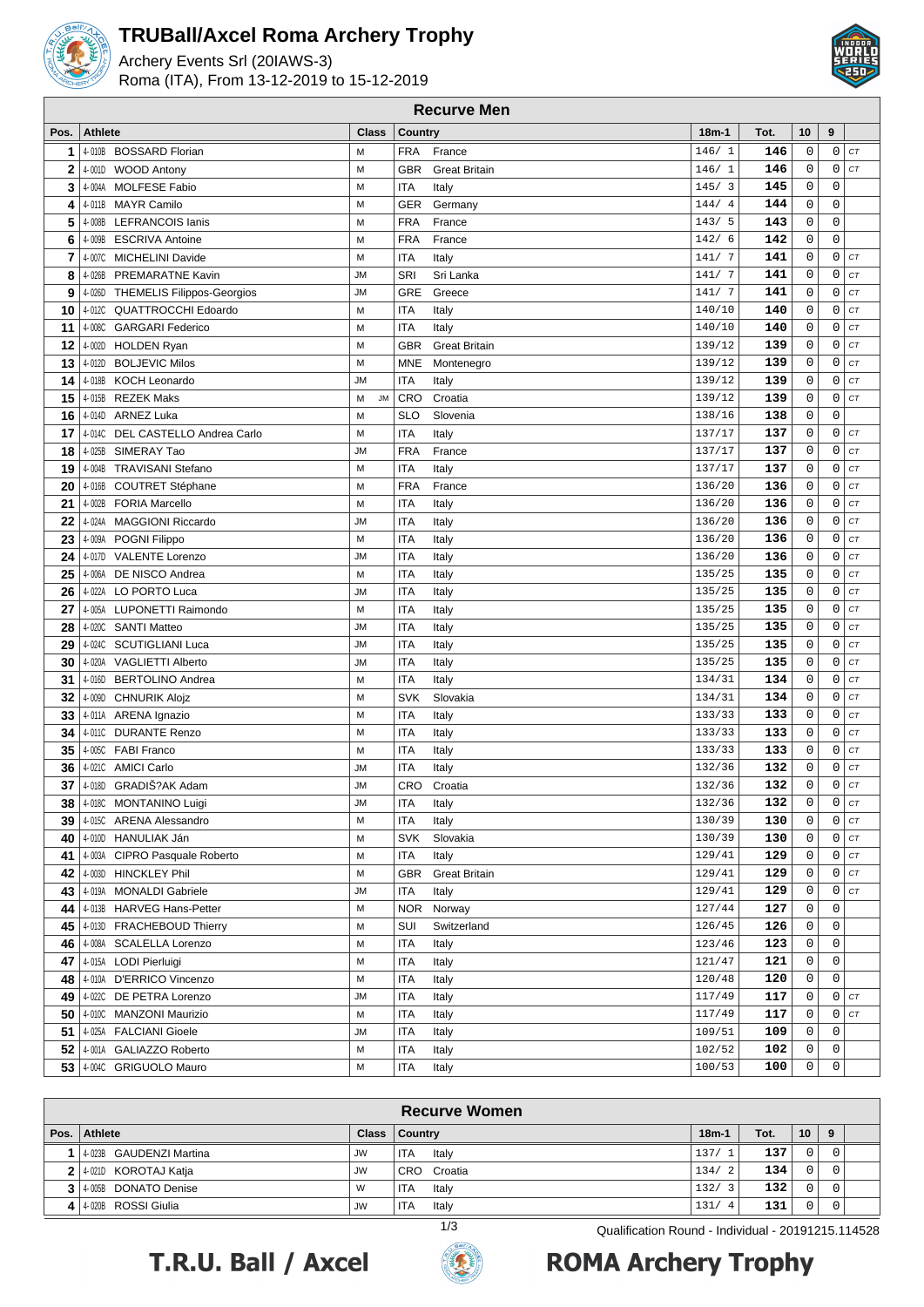

### **TRUBall/Axcel Roma Archery Trophy**

Archery Events Srl (20IAWS-3) Roma (ITA), From 13-12-2019 to 15-12-2019



|      | <b>Recurve Women</b><br>Continue  |           |                     |         |      |                 |   |  |  |  |
|------|-----------------------------------|-----------|---------------------|---------|------|-----------------|---|--|--|--|
|      | Pos. Athlete                      |           | Class   Country     | $18m-1$ | Tot. | 10 <sup>1</sup> | 9 |  |  |  |
|      | 5 4 020D CAFUK Lara               | JW        | CRO Croatia         | 130/5   | 130  | 0               |   |  |  |  |
|      | 6 4 024B ANDREETTA Giulia Claudia | JW        | <b>ITA</b><br>Italy | 128/6   | 128  | $\Omega$        |   |  |  |  |
|      | 4-023D BÉTRISEY Alice             | <b>JW</b> | SUI<br>Switzerland  | 125/    | 125  | $\Omega$        |   |  |  |  |
|      | 8 4 021B ROSATI Ludovica          | <b>JW</b> | <b>ITA</b><br>Italy | 124/8   | 124  | $\Omega$        |   |  |  |  |
|      | 9 4 022D GRANGER Leeloo           | <b>JW</b> | SUI<br>Switzerland  | 122/9   | 122  | $\Omega$        |   |  |  |  |
| 10 I | 40190 ME?IMUREC Mia               | <b>JW</b> | CRO Croatia         | 120/10  | 120  | $\Omega$        |   |  |  |  |
| 11   | 4-015D CATAVEI Andrada            | W         | Romania<br>ROU      | 107/11  | 107  | 0               |   |  |  |  |

|                | <b>Compound Men</b>                       |                |                |                      |           |      |             |                     |    |
|----------------|-------------------------------------------|----------------|----------------|----------------------|-----------|------|-------------|---------------------|----|
| Pos.           | <b>Athlete</b>                            | <b>Class</b>   | <b>Country</b> |                      | $18m-1$   | Tot. | 10          | 9                   |    |
| 1              | 4-083C SEIMANDI Giuseppe                  | м              | <b>ITA</b>     | Italy                | 148/1     | 148  | 0           | $\mathsf 0$         | CT |
| $\overline{2}$ | 4-070C BORRUSO Arcangelo                  | M              | <b>ITA</b>     | Italy                | 148/1     | 148  | $\mathsf 0$ | $\mathbf 0$         | CT |
| 3              | 4-082B<br><b>PATER Sil</b>                | M              | <b>NED</b>     | Netherlands          | 147/3     | 147  | $\mathbf 0$ | $\mathbf 0$         | CT |
| 4              | PEREZ GONZALEZ Jesus Jacinto<br>4-070D    | м              | <b>ESP</b>     | Spain                | 147/3     | 147  | $\mathsf 0$ | $\mathbf 0$         | CT |
| 5              | 4-081A CAROSATI Roberto                   | M              | ITA            | Italy                | 147/3     | 147  | $\mathbf 0$ | $\mathbf 0$         | CT |
| 6              | 4-084B<br><b>BUNTINX Tim</b>              | M              | <b>BEL</b>     | Belgium              | 146/<br>6 | 146  | $\mathsf 0$ | $\mathbf 0$         | CT |
| 7              | 4-075A<br><b>CAMBIOTTI Andrea</b>         | M              | <b>ITA</b>     | Italy                | 146/<br>6 | 146  | $\mathsf 0$ | $\mathbf 0$         | CT |
| 8              | 4-075D<br><b>KRYLOV Pavel</b>             | M<br><b>JM</b> | <b>RUS</b>     | Russia               | 146/6     | 146  | $\mathbf 0$ | $\mathbf 0$         | CT |
| 9              | 4-078A LEOTTA Andrea                      | M              | <b>ITA</b>     | Italy                | 146/6     | 146  | 0           | $\mathbf 0$         | CT |
| 10             | 4-081B BECKETT James                      | M              | <b>GBR</b>     | <b>Great Britain</b> | 145/10    | 145  | $\mathsf 0$ | $\mathbf 0$         | CT |
| 11             | 4-074D<br>MALTSEV Artyom                  | M              | <b>RUS</b>     | Russia               | 145/10    | 145  | $\mathbf 0$ | $\mathbf 0$         | CT |
| 12             | 4-067A MARINI Alessio                     | М              | <b>ITA</b>     | Italy                | 145/10    | 145  | 0           | $\mathbf 0$         | CT |
| 13             | 4-076C<br>RAFFOLINI Daniele               | M              | <b>ITA</b>     | Italy                | 145/10    | 145  | $\mathbf 0$ | $\mathbf 0$         | CT |
| 14             | <b>COBO Daniel</b><br>4-072D              | M              | <b>ESP</b>     | Spain                | 144/14    | 144  | $\mathsf 0$ | 0                   | CT |
| 15             | 4-078C MATTEUCCI Maurizio                 | M              | <b>ITA</b>     | Italy                | 144/14    | 144  | $\mathsf 0$ | 0                   | CT |
| 16             | 4-074B<br><b>MOTTA Alessandro</b>         | M              | <b>ITA</b>     | Italy                | 144/14    | 144  | $\mathbf 0$ | $\mathbf 0$         | CT |
| 17             | 4-073B<br>MUZZIOLI Andrea                 | M              | <b>ITA</b>     | Italy                | 144/14    | 144  | 0           | $\mathbf 0$         | CT |
| 18             | 4-067C<br><b>VALENTE Luca</b>             | M              | <b>ITA</b>     | Italy                | 144/14    | 144  | $\mathsf 0$ | $\mathsf{O}\xspace$ | CT |
| 19             | 4-066A SARTORELLO Manuel                  | M              | <b>ITA</b>     | Italy                | 143/19    | 143  | $\mathbf 0$ | $\mathbf 0$         |    |
| 20             | 4-066D<br><b>HUMETZ Guillaume</b>         | M              | <b>FRA</b>     | France               | 142/20    | 142  | 0           | $\mathbf 0$         | CT |
| 21             | 4-079D<br>KOSTOPOULOS Athanasios          | M              | <b>GRE</b>     | Greece               | 142/20    | 142  | $\mathbf 0$ | $\mathbf 0$         | CT |
| 22             | <b>KROAZIE Kyriakos</b><br>4-080D         | м              | <b>GRE</b>     | Greece               | 142/20    | 142  | $\mathsf 0$ | $\mathbf 0$         | CT |
| 23             | 4-070A D'AMICO Roberto                    | M              | <b>ITA</b>     | Italy                | 141/23    | 141  | 0           | $\mathbf 0$         | CT |
| 24             | 4-077A MATTA Michele                      | M              | <b>ITA</b>     | Italy                | 141/23    | 141  | $\mathbf 0$ | $\mathbf 0$         | CT |
| 25             | <b>MAZZEI Patrizio</b><br>4-085C          | <b>JM</b>      | <b>ITA</b>     | Italy                | 141/23    | 141  | $\mathsf 0$ | 0                   | CT |
| 26             | 4-080C<br><b>MUSELLI Cesare</b>           | M              | <b>ITA</b>     | Italy                | 141/23    | 141  | $\mathsf 0$ | 0                   | CT |
| 27             | 4-087B PICARDO Tommaso                    | <b>JM</b>      | <b>ITA</b>     | Italy                | 141/23    | 141  | $\mathbf 0$ | $\mathbf 0$         | CT |
| 28             | 4-065C<br>POMPEO Antonio                  | M              | <b>ITA</b>     | Italy                | 141/23    | 141  | $\mathsf 0$ | $\mathsf{O}\xspace$ | CT |
| 29             | 4-077D<br><b>ROGERS MACRUAIDHRI Eamon</b> | M              | <b>IRL</b>     | Ireland              | 141/23    | 141  | $\mathbf 0$ | $\mathbf 0$         | CT |
| 30             | 4-080A BOSCHETTI Riccardo                 | M              | <b>ITA</b>     | Italy                | 140/30    | 140  | $\mathbf 0$ | $\mathbf 0$         | CT |
| 31             | <b>MARCHETTI Marco</b><br>4-081C          | M              | <b>ITA</b>     | Italy                | 140/30    | 140  | $\mathsf 0$ | $\mathbf 0$         | CT |
| 32             | O'CONNOR Alan<br>4-078D                   | M              | <b>IRL</b>     | Ireland              | 140/30    | 140  | $\mathbf 0$ | $\mathbf 0$         | CT |
| 33             | 4-087C FORIA Massimo                      | <b>JM</b>      | <b>ITA</b>     | Italy                | 139/33    | 139  | 0           | 0                   | CT |
| 34             | 4-069D<br>REITHLER Jean-François          | M              | <b>FRA</b>     | France               | 139/33    | 139  | $\mathsf 0$ | $\mathbf 0$         | CT |
| 35             | 4-079A<br><b>MURGIA Matteo</b>            | M              | <b>ITA</b>     | Italy                | 138/35    | 138  | 0           | $\mathbf 0$         | CT |
| 36             | 4-068D<br>RIVOALLAN Aymeric               | M              | <b>FRA</b>     | France               | 138/35    | 138  | $\mathsf 0$ | $\mathbf 0$         | CT |
| 37             | 4-085B<br><b>TODESCO Filippo</b>          | <b>JM</b>      | <b>ITA</b>     | Italy                | 138/35    | 138  | $\mathbf 0$ | $\mathbf 0$         | CT |
| 38             | 4-085D DUPOR Matko                        | <b>JM</b>      | <b>CRO</b>     | Croatia              | 137/38    | 137  | $\mathbf 0$ | $\mathbf 0$         | CT |
| 39             | 4-082D<br>LORETAN Maël Fabien             | M              | SUI            | Switzerland          | 137/38    | 137  | $\mathsf 0$ | $\mathsf{O}\xspace$ | CT |
| 40             | 4-065D<br><b>NEUVEUX Joel</b>             | M              | <b>FRA</b>     | France               | 135/40    | 135  | $\mathbf 0$ | $\mathbf 0$         |    |
| 41             | 4-065B CANCELLI Giampaolo                 | M              | <b>ITA</b>     | Italy                | 132/41    | 132  | $\mathbf 0$ | $\mathbf 0$         |    |

| <b>Compound Women</b>        |              |                       |            |      |          |   |               |
|------------------------------|--------------|-----------------------|------------|------|----------|---|---------------|
| Pos.   Athlete               | <b>Class</b> | Country               | $18m-1$    | Tot. | 10       | 9 |               |
| 1   4-090A BALDO Elisa       | W            | <b>ITA</b><br>Italy   | 144/       | 144  | 0        |   |               |
| 2 4 093B DE GIULI Clementine | W            | SUI<br>Switzerland    | 142/2      | 142  | 0        |   | $C$ T         |
| 3 4-091A SPANU Ilaria        | W            | <b>ITA</b><br>Italy   | 142/2      | 142  | 0        |   | n I ct        |
| 4 4 4 089A MENEGOLI Elena    | W            | <b>ITA</b><br>Italy   | 141/4      | 141  | $\Omega$ |   | $0$ I $c\tau$ |
| 5 4 0930 YAREMENKO Nadija    | W            | <b>UKR</b><br>Ukraine | 141/<br>-4 | 141  |          |   | ICT           |





# **ROMA Archery Trophy**